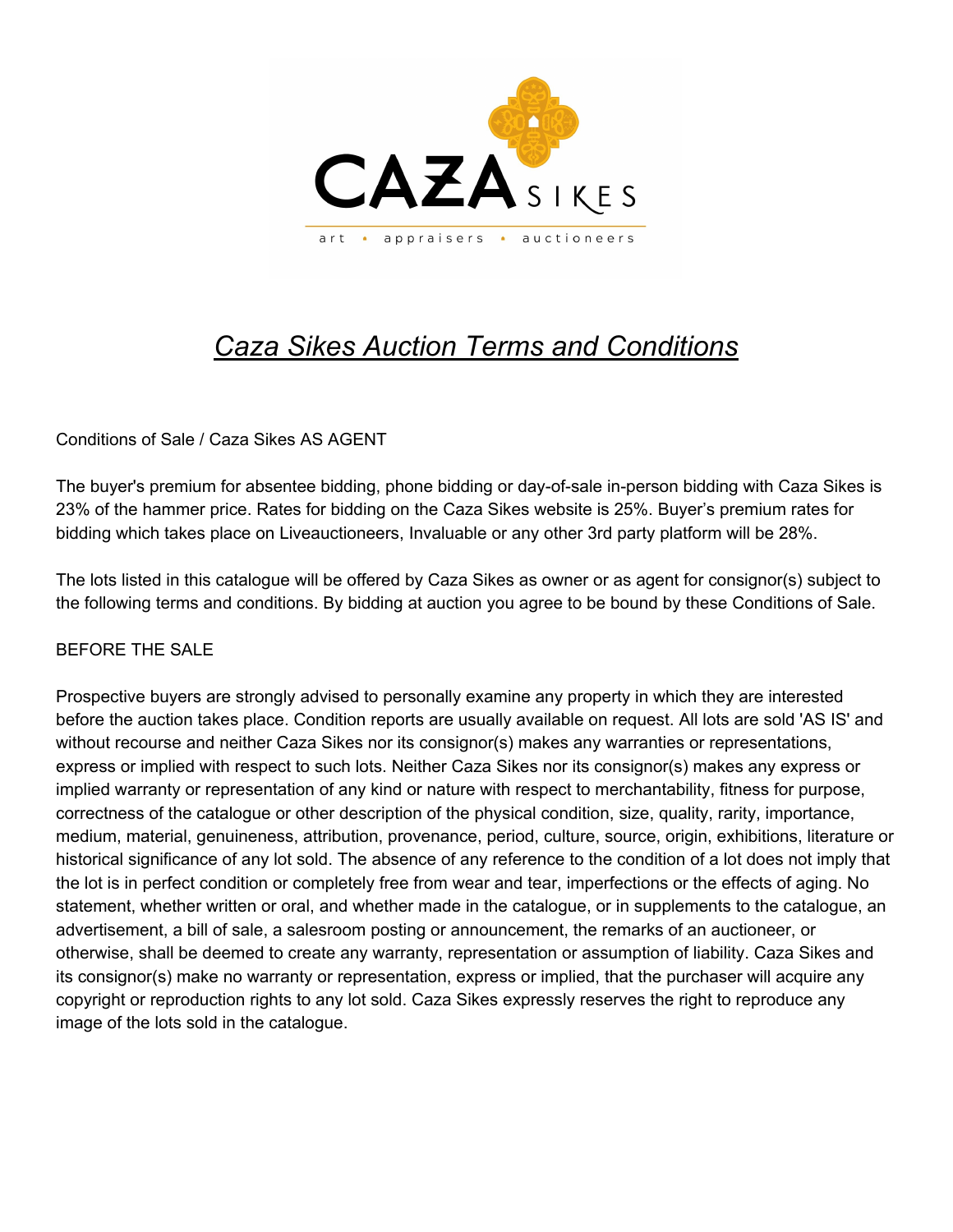#### AT THE SALE

Registration before Bidding:

A prospective buyer must complete and sign a registration form and provide identification before bidding. When making a bid, a bidder is accepting personal liability to pay the purchase price, including the buyer's premium, all applicable taxes and all other applicable charges, u

#### Absentee Bids:

We will use reasonable efforts to carry out written bids given to us prior to the sale for the convenience of clients who are not present at the auction in person, by an agent or by telephone. Bids must be placed in U.S. dollars. If we receive written bids on a particular lot for identical amounts, and these are the highest bids on the lot at the auction, it will be sold to the person whose written bid was received and accepted first. Execution of written bids is a free service undertaken subject to other commitments at the time of the sale and we do not accept liability for failing to execute a written bid or for errors and omissions in connection with the written bid.

#### Telephone Bids:

If a prospective buyer makes arrangements with us prior to the commencement of the sale we will use reasonable efforts to contact them to enable them to participate in the bidding by telephone and we do not accept liability for failure to do so or for errors and omissions in connection with telephone bidding. These telephone bids may be recorded at the discretion of Caza Sikes.

### Online Bids:

We will use reasonable efforts to carry out online bids and do not accept liability for equipment failure, inability to access the internet or software malfunctions related to the execution of online bids.

#### Reserves:

Some lots in the sale are subject to a reserve which is the confidential minimum price below which such lot will not be sold. The reserve will not exceed the low estimate of the lot. Reserves are agreed upon with consignors or, in the absence thereof, the absolute discretion of Caza Sikes The auctioneer may open the bidding on any lot below the reserve by placing a bid on behalf of the seller. The auctioneer may continue to bid on behalf of the seller up to the amount of the reserve, either by placing consecutive bids or by placing bids in response to other bidders. With respect to lots that are offered without reserve, unless there are already competing bids, the auctioneer, in his or her discretion, will generally open the bidding at half of the low estimate for the lot. In the absence of a bid at that level, the auctioneer may proceed backwards at his or her discretion until a bid is recognized, and then continue up from that amount.

# Auctioneer's Discretion:

The auctioneer has the right at his or her absolute and sole discretion to refuse any bid, to advance the bidding in such a manner as he or she may decide to withdraw any lot, and in the case of error or dispute, and whether during or after the sale, to determine the successful bidder, to continue the bidding, to cancel the sale or to reoffer and resell the item in dispute. If any dispute arises after the sale, our sale record is conclusive.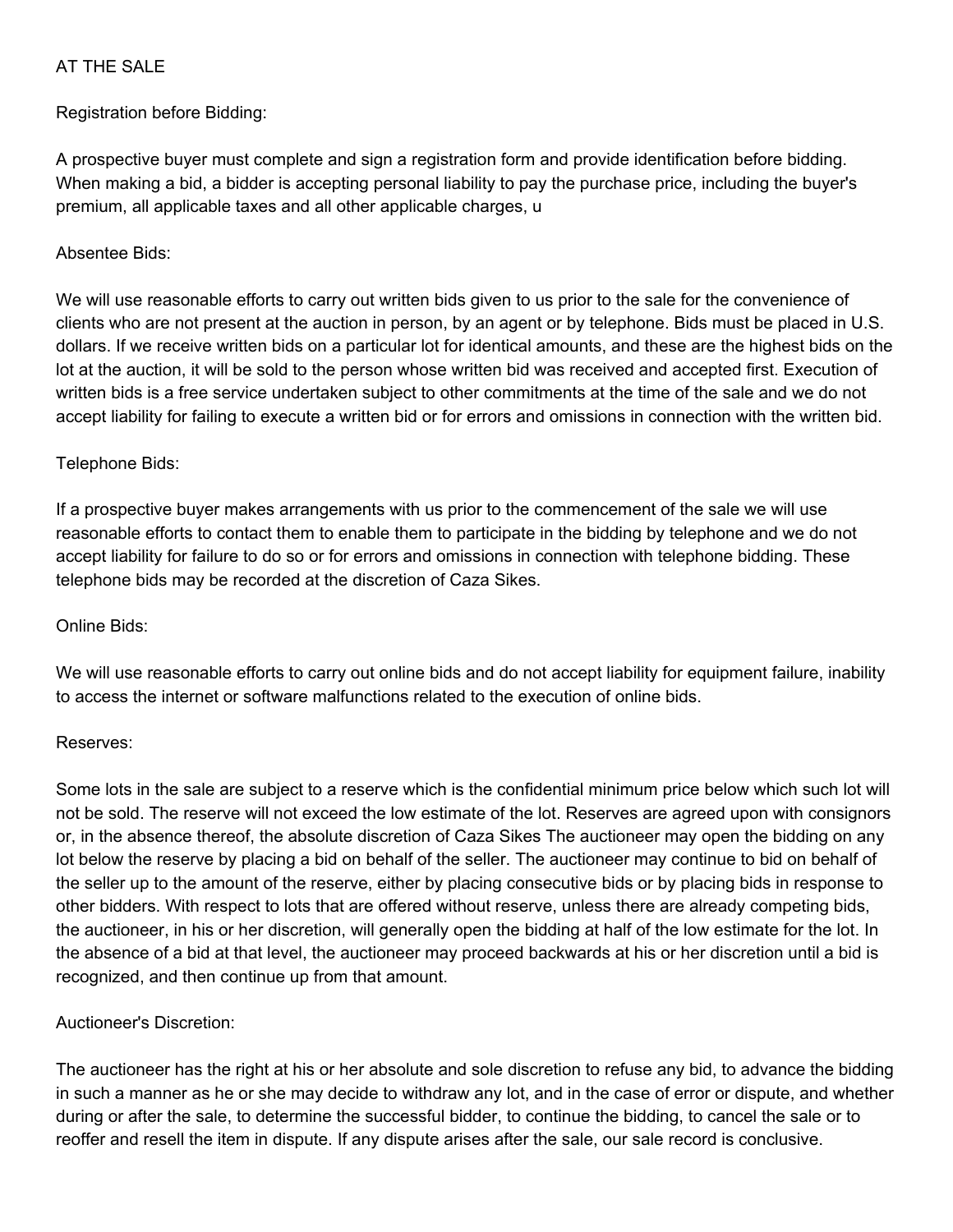#### AFTER THE SALE

#### Buyer's Premium:

In addition to the hammer price, the buyer agrees to pay Caza Sikes a buyer's premium and the applicable sales tax added to the final total. The buyer's premium for absentee bidding, phone bidding or day-of-sale in-person bidding with Caza Sikes is 23% of the hammer price. Premium for buying on the Caza Sikes web auction platform is 25%. Buyer's premium rates for bidding which takes place on Liveauctioneers, Invaluable or any other 3rd party platform will be 28%.

#### Payment:

The buyer must pay the entire amount due (including the hammer price, buyer's premium, all applicable taxes and other charges) no later than 5 p.m. on the seventh (7) business day following the sale. Payment in U.S. dollars may be made with cash, credit card, bank check or cashier's check drawn on a U.S. bank, money order or wire transfer unless other arrangements are made with Caza Sikes. Caza Sikes reserves the right to hold merchandise purchased by personal check until the check has cleared the bank. The purchaser agrees to pay Caza Sikes a handling charge of \$50 for any check dishonored by the draw.

#### Packing and Shipping:

Once payment has been made in full to Caza Sikes, we will deliver your items to our shipping agent or in-house shipping department who will contact you with a quote to arrange payment for the shipping of the merchandise. Contact us immediately at Caza Sikes if you wish to make other arrangements for shipping or if you want us to hold the items for pickup at Caza Sikes. We will not be responsible for the acts or omissions of carriers or packers whether or not recommended by us. Property will not be released to the shipper without the buyer's written consent and until payment has been made in full. Packing and handling of purchased lots by us is at the entire risk of the purchaser, and Caza Sikes will have no liability of any loss or damage to such items.

#### Non Payment:

If we do not receive payment in full, in good cleared funds, within seven (7) business days following the sale, we are entitled in our absolute discretion to exercise one or more of the following measures, in addition to any additional actions available to us by law: a.) to impose a late charge of one and a half percent (1.5%) per thirty (30) days of the total purchase price b.) to hold the defaulting buyer liable for the total amount due and to begin legal proceedings for its recovery together with interest, legal fees and costs to the fullest extent permitted under applicable law c.) to cancel the sale d.) to resell the property publicly or privately with such terms as we find appropriate, to resell the property at public auction without reserve, and with the purchaser liable for any deficiency, cost, including handling charges, the expenses of both sales, our commission on both sales at our regular rate, all other charges due hereunder and incidental damages. In addition, a defaulting purchaser will be deemed to have granted us a security interest in, and we may retain as collateral security for such purchaser's obligations to us, any property in our possession owned by such purchaser. At our option, payment will not be deemed to have been made in full until we have collected funds represented by checks, or in the case of bank or cashier's checks, we have confirmed their authenticity. e.) to offset against any amount owed f.) to not allow any bids at any upcoming auction by or on behalf of the buyer g.) to take other action as we find necessary or appropriate.

#### Failure to Collect Purchases: